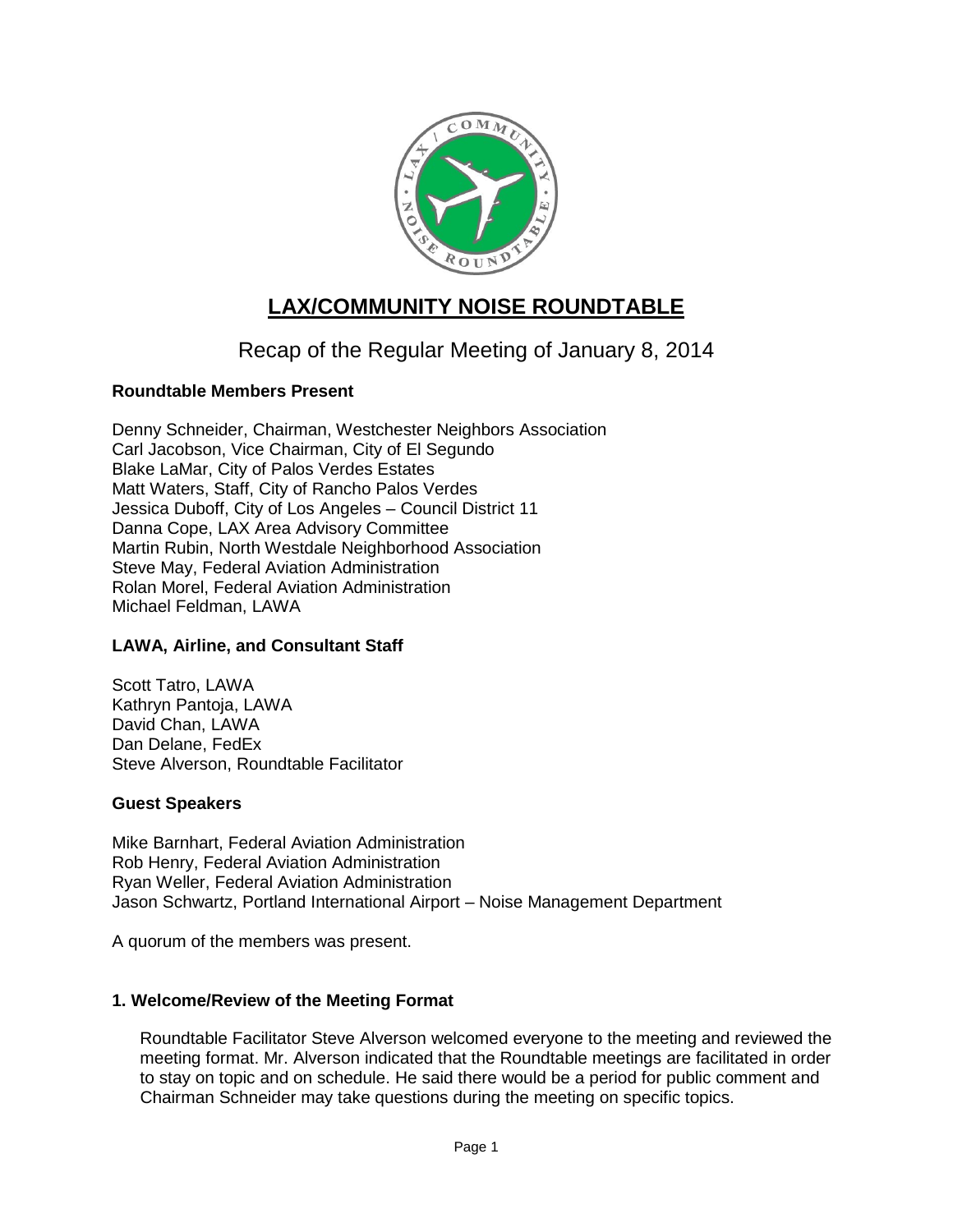#### **2. Call to order**

Roundtable Chairman Denny Schneider called the meeting to order at 7:02 pm PDT in the Samuel Greenberg Boardroom at LAX.

#### **3. Comments from the Public**

Chairman Schneider opened the public comment period. There were no people wishing to make public comment, so Chairman Schneider closed the public comment period.

#### **4. Work Program A1 – Update on FAA Optimization of Airspace and Procedures in the Metroplex (OAPM) process**

FAA National OAPM Program Manager Mike Barnhart noted that the FAA is now referring the OAPM process as the Metroplex process. He also noted that after several stops and starts due to federal funding issues, the Metroplex process is now in full swing nationally and in Southern California. He noted that the FAA has 13 Metroplex projects in 21 cities; nine of which are active. He indicated the Cleveland and Phoenix Metroplex projects begin this January and February, respectively. He concluded his remarks by stating that federal funding for the Southern California Metroplex project is stable for the next 18 months.

Southern California Metroplex Project Manager Rob Henry indicated that the FAA has reviewed the Roundtable's letter requesting five potential noise abatement items for consideration as a part of the Metroplex process. He indicated the FAA is considering the Roundtable's recommendations and will have a specific response at a future point in time.

Mr. Henry reviewed the purpose of the Metroplex process which is to optimize flight procedures in the Southern California airspace, which will make aircraft operations more efficient. The benefits that will come out of the Metroplex process include reduced fuel consumption, reduced pilot/controller workload, and decoupled operations at airports that are proximate to one another.

He also identified several items that were outside of the scope of the Metroplex process including RNAV visual approaches, lack of radar coverage in certain areas, and transfer of control of Point Mugu Naval Air Station's airspace to the FAA. Mike Barnhart explained that the reason these items were out of scope is that they would extend the time it would take to complete the Metroplex process.

Mr. Henry said that the Roundtable had been provided with a draft letter from the FAA that would be distributed publicly next week. The letter describes the Metroplex process and identifies areas/issues of interest for the public notice and environmental analysis. He then reviewed some milestones on the FAA's work plan noting the draft design of the procedures is to be completed by March 28, 2014. After review and testing of the procedures in flight simulators, the final design will be completed by June 9, 2014.

He noted that at this point in the Metroplex process, the FAA has developed many new procedures. With the help of the airlines, the procedures are being tested in simulators to ensure that they are safe, efficient, and repeatable. From a noise standpoint, he said the procedures generally get aircraft higher, out over the ocean, and seek to optimize the descent, which reduces throttles settings to flight idle for as long as possible. Member Cope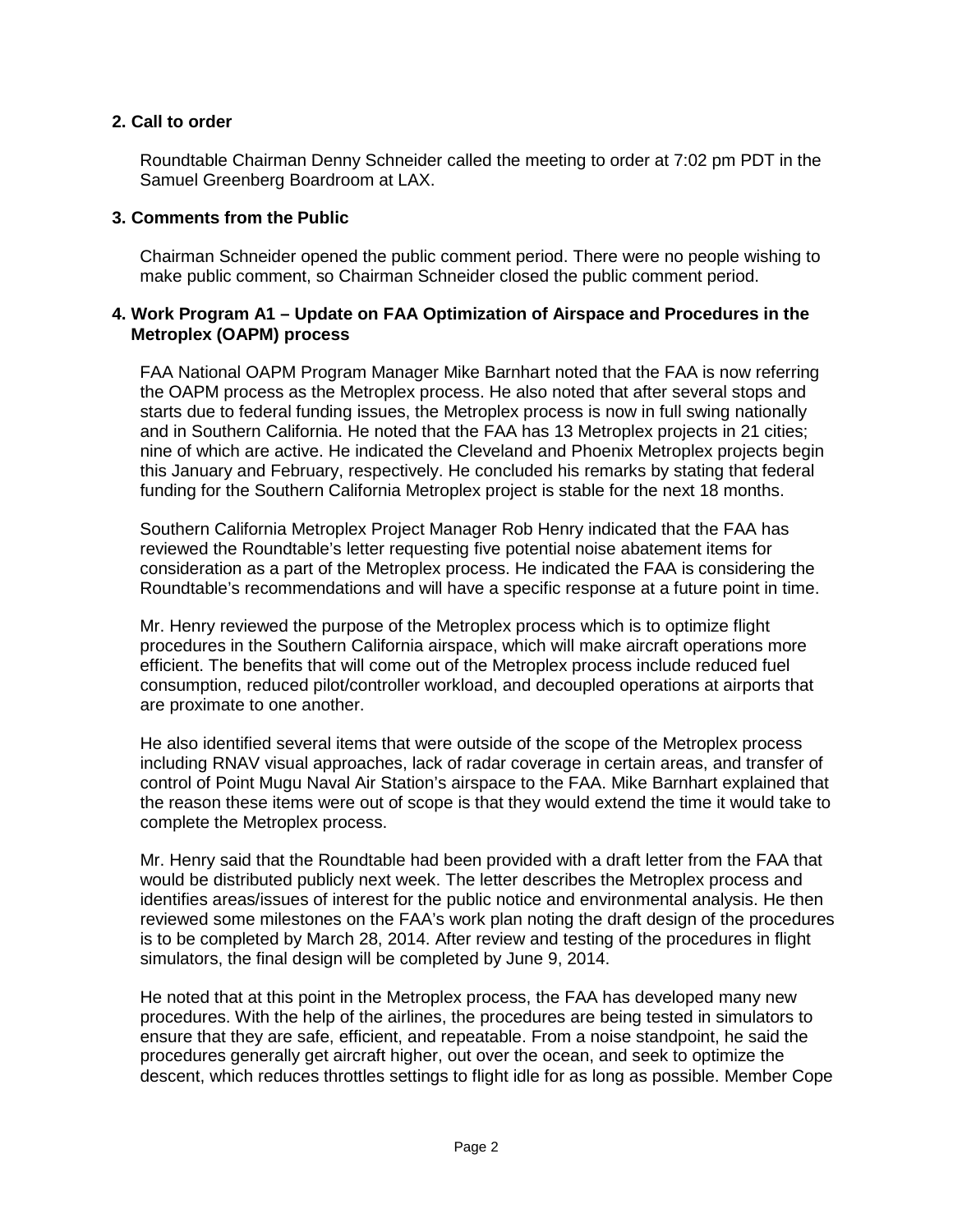noted that use of the optimized profile descent significantly reduces noise exposure in her neighborhood.

Rob Henry showed some of the draft notional designs for LAX and other airports in the region. Member Blake LaMar noted that the standard instrument departure tracks for Long Beach Airport were over the eastern portion of the Peninsula and asked Mr. Henry if he knew the altitudes of those tracks. Mr. Henry said that he did not, and would provide those to the Roundtable.

Member Rubin asked if the FAA was working on decoupling Santa Monica Airport (SMO) and LAX. Mr. Henry said that meetings have been scheduled for January 28<sup>th</sup> and 29<sup>th</sup> with SMO airport traffic control tower personnel and the National Business Aviation Association to discuss the issue. He added that part of the Metroplex process is to resolve the issue of dependencies between SMO and LAX.

Member Cope asked if FAA has been considering the changes in particulate matter pollutants when designing these procedures. FAA Environmental Protection Specialist Ryan Weller said that the effect of the procedures on future noise and air emissions will be considered in the draft Environmental Assessment (EA), which is scheduled to be completed in June 2015. Member Rubin asked if the EA would evaluate the effect of the procedures on emissions from ground operations. Mr. Weller said no.

LAWA staff Member Scott Tatro asked when the public would get to see the designs. Mr. Weller said June 2015. Mr. Chan asked if the Roundtable would get to see the designs before 2015. Mr. Weller said the FAA must release them to everyone at the same time when the Draft EA is released. Mr. Henry said he would share the designs with LAWA prior to the release of the Draft EA.

FedEx representative Dan Delane asked if FedEx was on the list to receive an invitation to participate in the Metroplex process. Mr. Henry said all of the airlines at LAX were on the list, but he would make sure that Mr. Delane is provided with the information to participate.

Chairman Schneider asked if the FAA is considering reduced separation distances between aircraft. Mr. Henry said the procedures are being designed to work with the current separation standards. Mr. Barnhart added that the procedures are being designed so that aircraft fly an optimized profile descent from the top of decent to landing. Member LaMar noted that the engines need to be spooled up to offset the extension of flaps and landing gear, so it is probably not accurate to state that the OPD is used until landing. Mr. Henry thanked Mr. LaMar for pointing out the aircraft landing requirements and will check with FAA technical pilots.

The FAA's Metroplex presentation is available online at the Roundtable webpage: [http://www.lawa.org/LAXNoiseRoundTable.aspx.](http://www.lawa.org/LAXNoiseRoundTable.aspx)

#### **5. Work Program C1 – Presentation on PDX's Citizen Noise Advisory Committee and Noise Management Program**

Jason Schwartz, Senior Analyst for the Portland International Airport (PDX) Noise Management Department, reviewed the origins of the current Citizens Noise Abatement Committee (CNAC), which was an outgrowth of the 1983 FAR Part 150 Study Advisory Committee. Originally called the Noise Abetment Advisory Committee (NAAC), the group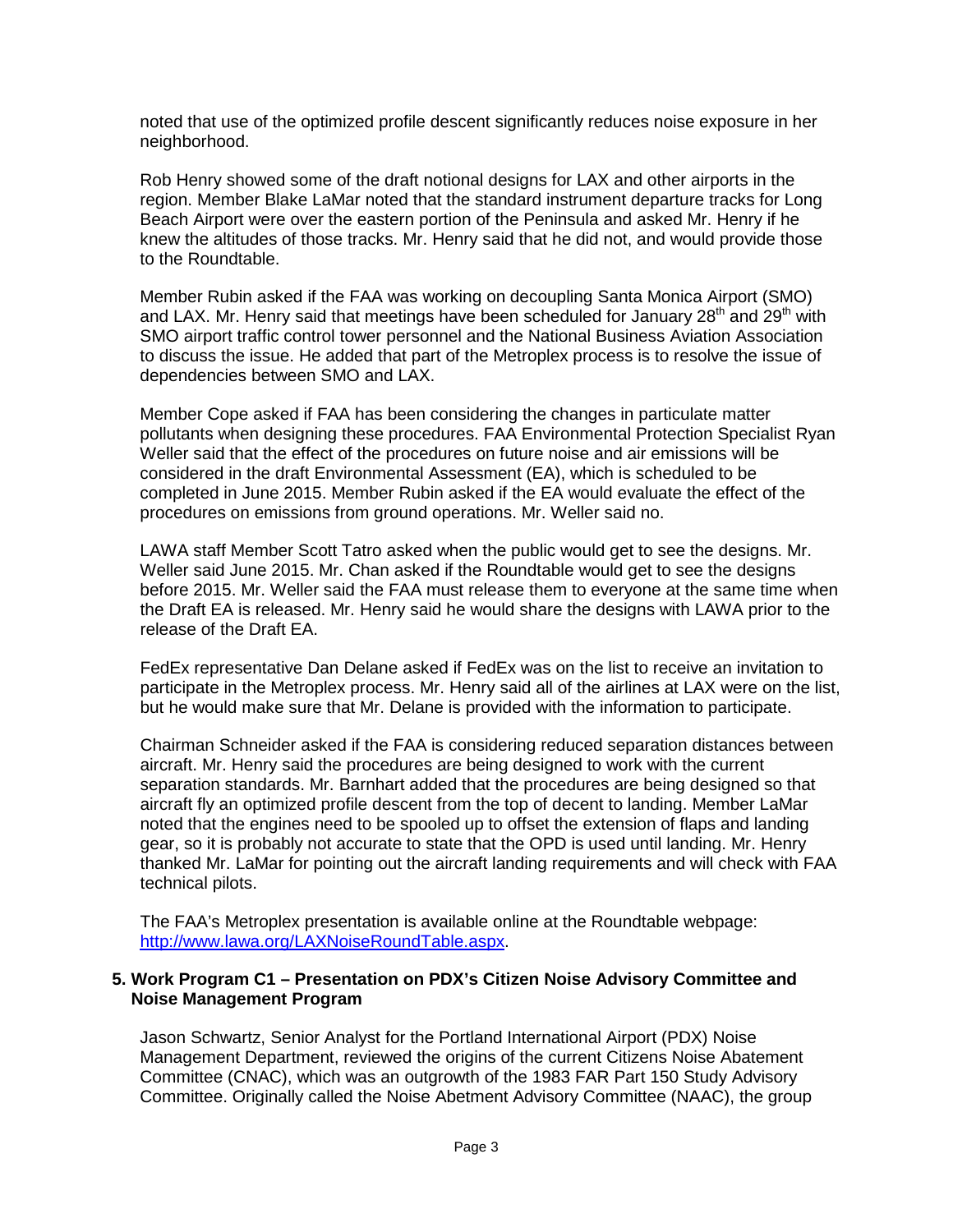met three times per year to primarily monitor the progress of the implementation of the recommendations of the Part 150 Study. He indicated that in 1998, the Port of Portland created the CNAC composed of citizens and aviation industry representatives. The CNAC initially met monthly, but began meeting bimonthly in 2012.

In addition to noise, Mr. Schwartz said the CNAC looks at overflight issues as changes in aircraft overflights may produce complaints even though there is no change in noise exposure. He said the CNAC also weighs in on various studies such as EAs, Master Plans, etc. He added that the CNAC acts as the "eyes and ears" in the community, brings concerns to the attention of Port, and brings information back to the communities. He explained the CNAC meetings are open to the public, but attendance is generally very low unless there is a sudden change in operations at PDX.

Mr. Schwartz provided an overview of the PDX Noise Management Program, which has a goal of minimizing the impact of aircraft noise to the greatest extent possible by encouraging collaboration and cooperation of internal and external parties. In order to meet that goal, Mr. Schwartz explained that the Port has had a noise program since 1979 and has undertaken four updates of the 1983 FAR Part 150 to keep the program up-to-date. Mr. Schwartz highlighted some of the Port's achievements over the past 34 years including a VOR that is used exclusively for noise abatement purposes, a ground run-up enclosure for postmaintenance engine run-ups, and adoption of RNAV/RNP procedures for noise abatement purposes. He explained that the Port's noise abatement procedures seek to keep departure and arrivals over the Columbia River.

Mr. Chan asked Jason to describe how the Port uses the VOR for noise abatement. Mr. Schwartz said that the Port worked with the FAA to develop departure procedures that have the aircraft following a radial of the VOR, which places the aircraft over the Columbia River. He added the VOR procedures are not as precise as the RNAV/RNP procedures, but use of VOR radials was an effective way to get pilots to follow noise abatement procedures prior to RNAV/RNP.

Member Rubin said he understood there were leaded avgas issues at Hillsboro Airport. Mr. Schwartz explained that the Noise Management Department works exclusively on noise issues. He said he is familiar with the issue though and believes it is not a local issue, but rather a national issue as there is currently no FAA-approved unleaded fuel for piston aircraft.

Mr. Schwartz reviewed some of the details of the \$8 million PDX GRE including that it was built in response to complaints by community members about noise from engine run-up activity. He added that the Port was compelled by Oregon's Department of Environmental Quality to build the GRE in order to meet the state's guidelines for industrial noise sources. He said the GRE has been very successful from both an airline and community standpoint with 99.9 percent of the run-ups conducted in the facility and no complaints about run-up noise.

Vice Chairman Jacobson asked what size aircraft can the GRE handle. Mr. Schwartz said it was designed to accommodate aircraft up to the size of an MD-11, which is a Group IV aircraft. Chairman Schneider asked if there are any nighttime curfews on run-ups. Mr. Schwartz said there are no curfews on run-ups and the GRE is used day and night.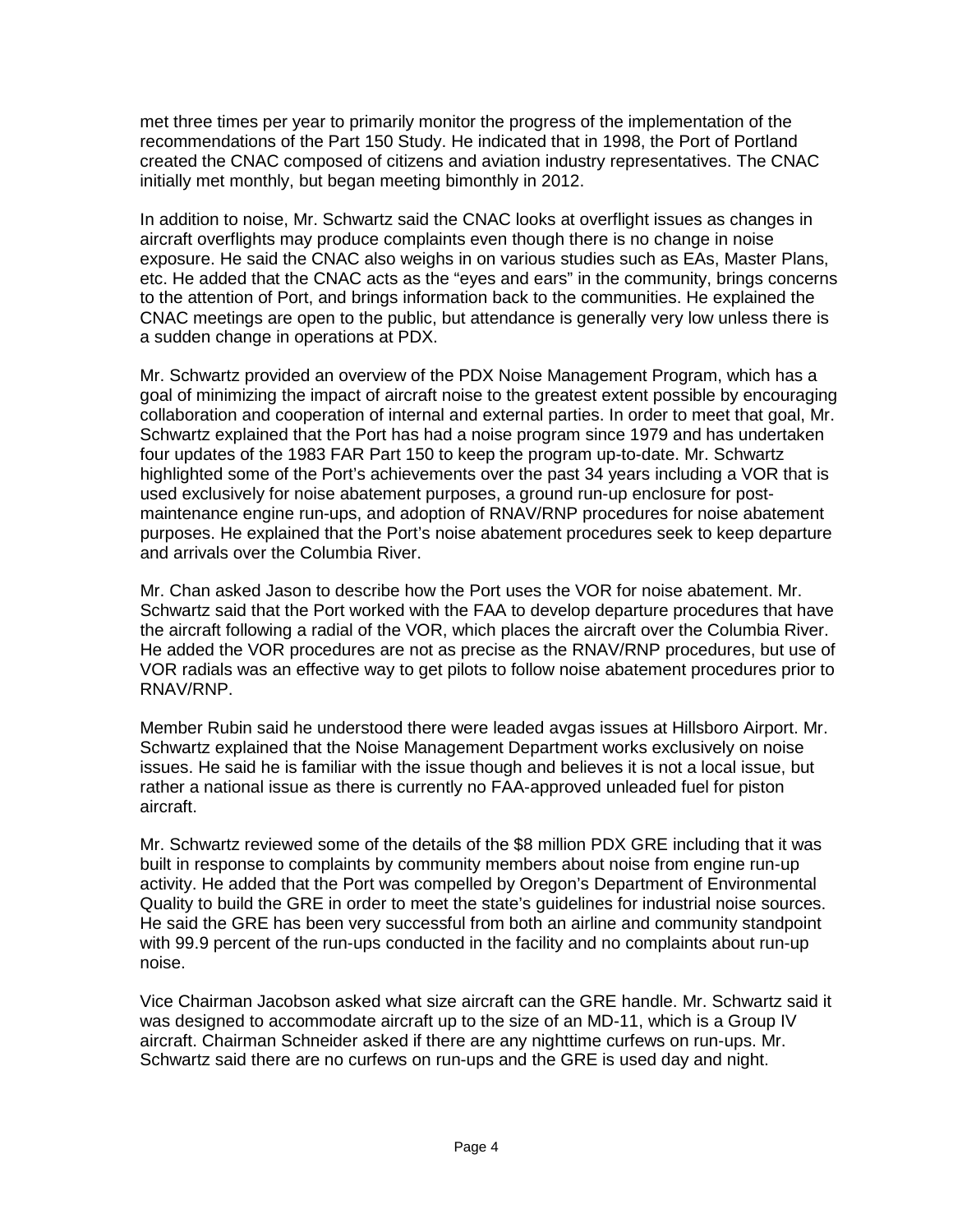Mr. Schwartz then described the RNP procedures the Port developed to help keep aircraft over the Columbia River. He said that it is important to keep in mind that the RNP tracks are very precise resulting in a concentration of flight tracks over certain areas. Member LaMar said that concentrating flight tracks over compatible land uses is good, but concentrating flight tracks over people is not good. Vice Chairman Jacobson asked how much of the fleet are equipped to fly the RNP procedures. Mr. Schwartz said about 75 to 80 percent of the fleet are equipped to use the procedures, but only 20 percent of the fleet are flying RNP tracks. He said his goal is to get broader airline participation in using the procedures. He added that currently only Horizon Air uses the procedures.

In describing the PDX noise abatement program Mr. Schwartz emphasized that PDX is not LAX, cautioning that what works at PDX may not work at LAX.

Mr. Schwartz's presentation is available online at the Roundtable webpage: [http://www.lawa.org/LAXNoiseRoundTable.aspx.](http://www.lawa.org/LAXNoiseRoundTable.aspx)

#### **6. Statistical Update on Aircraft Operations**

LAWA staff member David Chan presented updated statistics for Roundtable Work Items A2, A3, and A4. Mr. Chan's presentation is summarized below.

#### **Work Program Item A2: East Departures between 12 AM and 6:30 AM during Over-Ocean or West Operations**

Description: Aircraft departing to the east between Midnight and 6:30 a.m., when LAX is not in Easterly Operations, occurs when there are slight to mild easterly wind conditions that prompt heavy aircraft to take off to the east, into the wind, for climb performance and safety. This operation causes noise disturbances to communities especially during nighttime hours.

Mr. Chan reviewed the annual east departure statistics indicating that east departures spiked in 2004 due to a Pacific thunderstorm, but since that time the number of east departures at night has trended down. He reviewed the monthly variation in east departures noting that some months had more east departures than others due to the varied instances of mild easterly wind conditions. Mr. Chan indicated that Qantas Airlines had the most east departures for the current one-year period because it operates the most 747 aircraft.

#### **Work Program Item A3: Early Turn of Aircraft Departing to the West**

Description: Aircraft departing to the west that turn before reaching the shoreline fly over communities to the south and north of LAX causing noise disturbances.

Mr. Chan reviewed the annual trend in early turns to the north, highlighting the fact that they dropped off dramatically after 2005. He explained that the drop off was due to a switch from turboprops to regional jets. Mr. Chan pointed out that turboprops conduct the majority of early turns on the north runway complex and that the total number of early north turns represents only a small percentage of the total departures on the north side.

Mr. Chan then covered the south early turns and explained that the spike in 2007 was due to construction activity at LAX and the increase in January 2013 was due to Runway 25R closures. He added that the number of early turns to the south has been trending down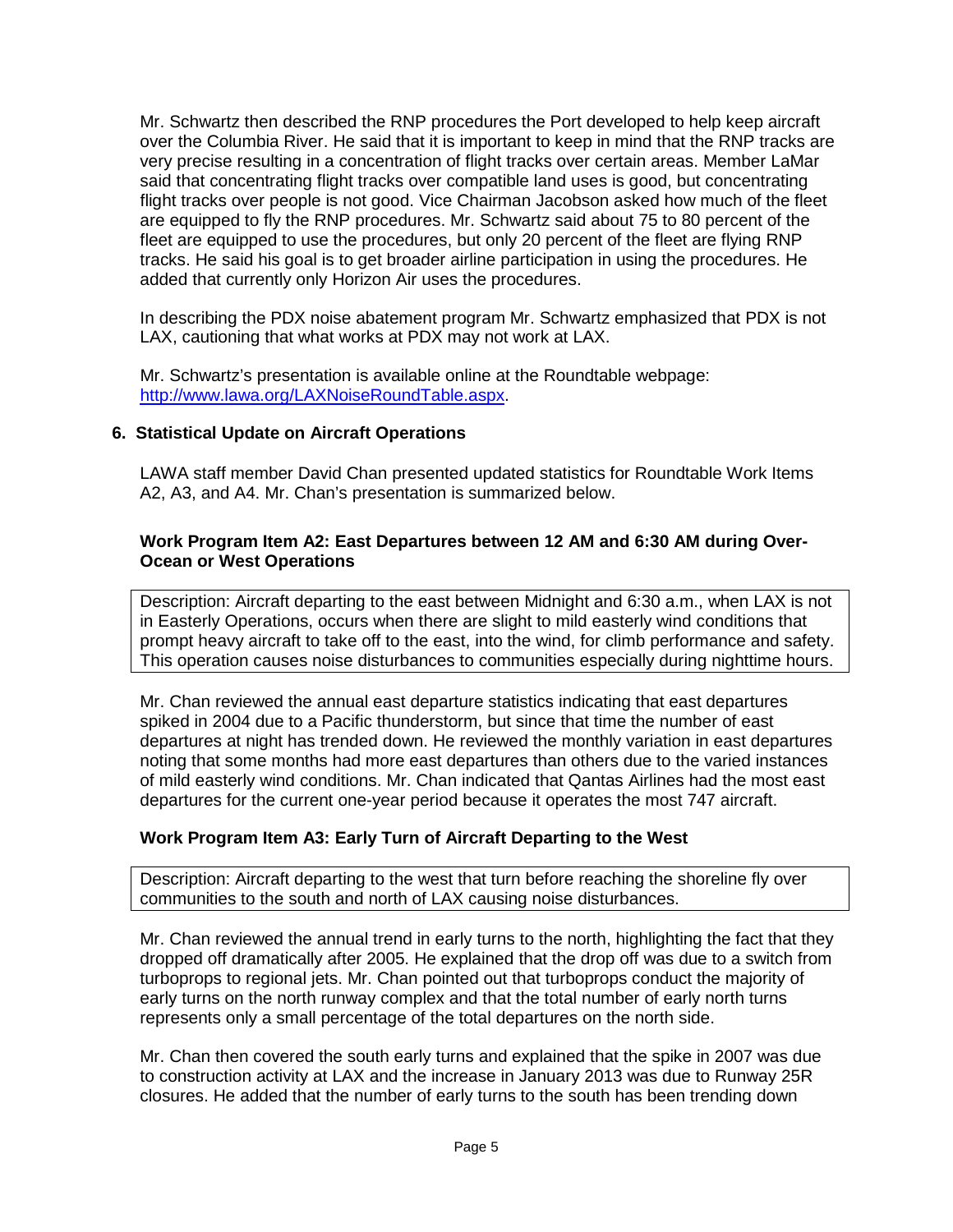since that time. He said that LAWA investigates all early turns that passed through the El Segundo and Playa Del Rey gates, and noted that most of the early turns are either pilot or controller initiated. He added that SkyWest has the most early turns because they perform the most flights at LAX. SkyWest's early turns represent only about two percent of their annual departures, which totaled about 60,000 in 2013.

### **Work Program Item A4: Missed Approaches/Go-Arounds**

Description: At times aircraft arriving at LAX are required to abort their landing and execute a missed approach. Historically, aircraft executing a missed approach have impacted the communities to the north and south of the airport depending on the runway complex they were originally assigned.

Mr. Chan explained that go-arounds were on a declining trend from year to year reaching the lowest level in 2009 with a slight uptick since that time, which corresponds to the uptick in total annual traffic at LAX. He compared the reasons for go-arounds for August 2013 and October 2013, which had 95 and 62 go-arounds, respectively. He indicated that the difference in go-arounds between the two periods was due to controller-initiated go-arounds with in-trail spacing being the primary cause. He then reviewed the statistics for aircraft not maintaining runway heading during go-arounds indicating that most of these events occur on the south runway complex as more traffic at LAX is on the south side. He noted that the numbers of these events are very small. A member of the audience asked if go-arounds are included in the Early Turn statistics. LAWA staff Member Kathryn Pantoja responded that go-arounds and early turns are considered to be separate and distinct events and, therefore, are counted separately.

Chairman Schneider asked what TCAS stood for. Mr. Chan explained that TCAS is Traffic Collision Avoidance System, which is a system that alerts pilots about the proximity of another aircraft. FedEx representative Dan Delane noted that the published missed approach procedure requires a climbing left turn after passing 800 feet above MSL, which means aircraft would most likely need to turn prior to the shoreline for a missed approach. FAA's LAX Airport Traffic Control Tower representative Rolan Morel explained that the published procedure is for a radio out condition. He further explained that for most goarounds, the controller assigns the departure heading based on the location, speed, and size of other aircraft.

The complete statistical update on aircraft operations presentation can be found on the Roundtable webpage at [http://www.lawa.org/LAXNoiseRoundTable.aspx.](http://www.lawa.org/LAXNoiseRoundTable.aspx)

## **7. Aviation Noise News Update**

Mr. Alverson summarized several recent aviation noise news items for the Roundtable including:

- An article reviewing the passenger facility charge (PFC) funds devoted to aircraft noise mitigation nationwide in 2013 including \$822.5M for LAX noise mitigation programs since the inception of the PFC program.
- An article reviewing the airport improvement program funds devoted to aircraft noise mitigation nationwide in 2013 including \$20.5M for jurisdictions near LAX for residential sound insulation.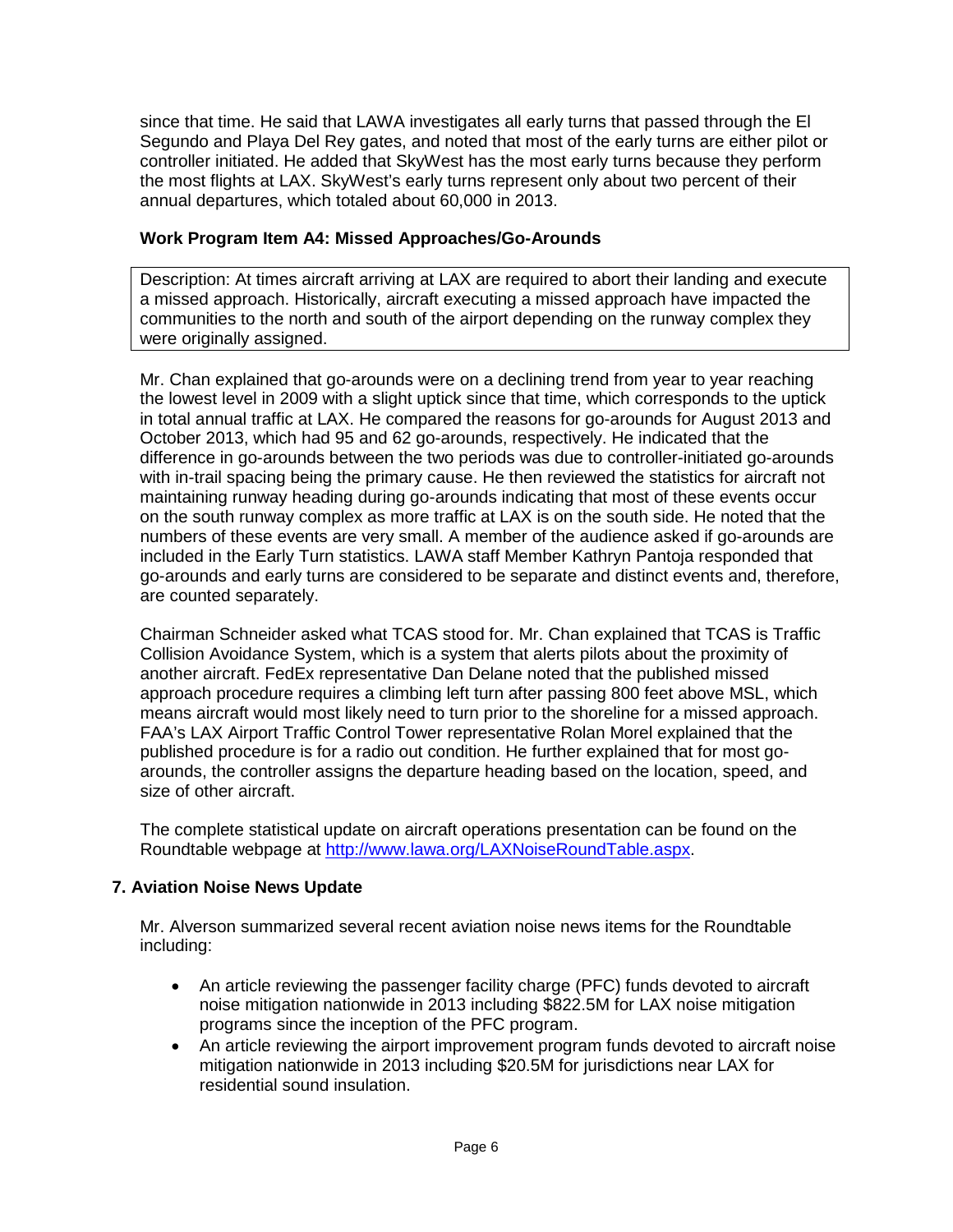- A news report regarding new efforts by Congressional representatives on the LA County helicopter noise issue.
- An article on House of Representatives bill 3650 that would require the FAA to issue new regulations requiring airlines to meet Stage 4 noise certification levels.
- A news report regarding the Senates passage of the so-called Ryan-Murray budget framework, which is a bipartisan agreement that significantly softens the effects of sequestration to the FAA.
- A news report regarding the announcement by the Justice Department late last year that it settled its lawsuit related to the merger of American Airlines and US Airways.
- A news report regarding the celebration of the  $100<sup>th</sup>$  anniversary of the first commercial aircraft flight and airline CEO predictions about the future of commercial aviation.
- An article on Delta Airlines retiring its last commercial service DC-9 aircraft.

The complete aviation noise news update presentation can be found on the Roundtable webpage at [http://www.lawa.org/LAXNoiseRoundTable.aspx.](http://www.lawa.org/LAXNoiseRoundTable.aspx)

#### **8. Roundtable Member Discussion**

Member Cope requested that LAWA update the Roundtable on the safety concerns surrounding the recent shooting at a TSA checkpoint. Facilitator Steve Alverson indicated that this topic is outside the scope of the Noise Roundtable. LAWA representative Michael Feldman said that there will be future briefings on the issue at the Board of Airport Commissioners meetings.

Jim Withrow, an aviation commissioner from the City of Inglewood, asked if any of the surrounding jurisdictions had received some of the PFC and AIP funds mentioned earlier. LAWA staff member Kathryn Pantoja said the City of Inglewood, the City of Los Angeles, the City of El Segundo, and County of Los Angeles had all received noise mitigation funds with the City of Inglewood receiving a large chunk of the funds.

Ms. Pantoja provided an update on the LAX Part 161 process. She reported that LAWA is in the process of responding to the FAA's comments on the second supplemental application submittal and has scheduled a teleconference with the FAA to get more specificity on what they need to see in the next application. She added that LAWA hopes to get clarity on the FAA's expectations to ensure the FAA will find the application is complete. Chairman Schneider asked which areas the FAA was looking for additional information. Ms. Pantoja said the FAA is looking for additional information on the noise study area, which is related to the nighttime awakenings issue as well as the cost to the airlines of increased delays.

Ms. Pantoja announced that LAWA will be undertaking an update of LAX's FAR Part 150 Noise Exposure Map (NEM). She said that LAWA needs to perform the NEM update because the Master Plan's Alternative D contour is a 2015 contour and a new contour needs to be in place in 2015 in order for LAWA to continue to receive FAA funding for noise mitigation programs at LAX. She added that Alta Environmental had been selected to undertake the update with Environmental Science Associates serving in a lead role for the update. Mr. Withrow asked if the FAA's criteria of 65 CNEL would be the same, higher or lower. Ms. Pantoja explained the NEM update will create an entirely new set of contours and it is not possible to say at this point if the contours will be larger or smaller than the Master Plan's Alternative D contours. Note: Mr. Alverson clarified for Mr. Withrow after the meeting